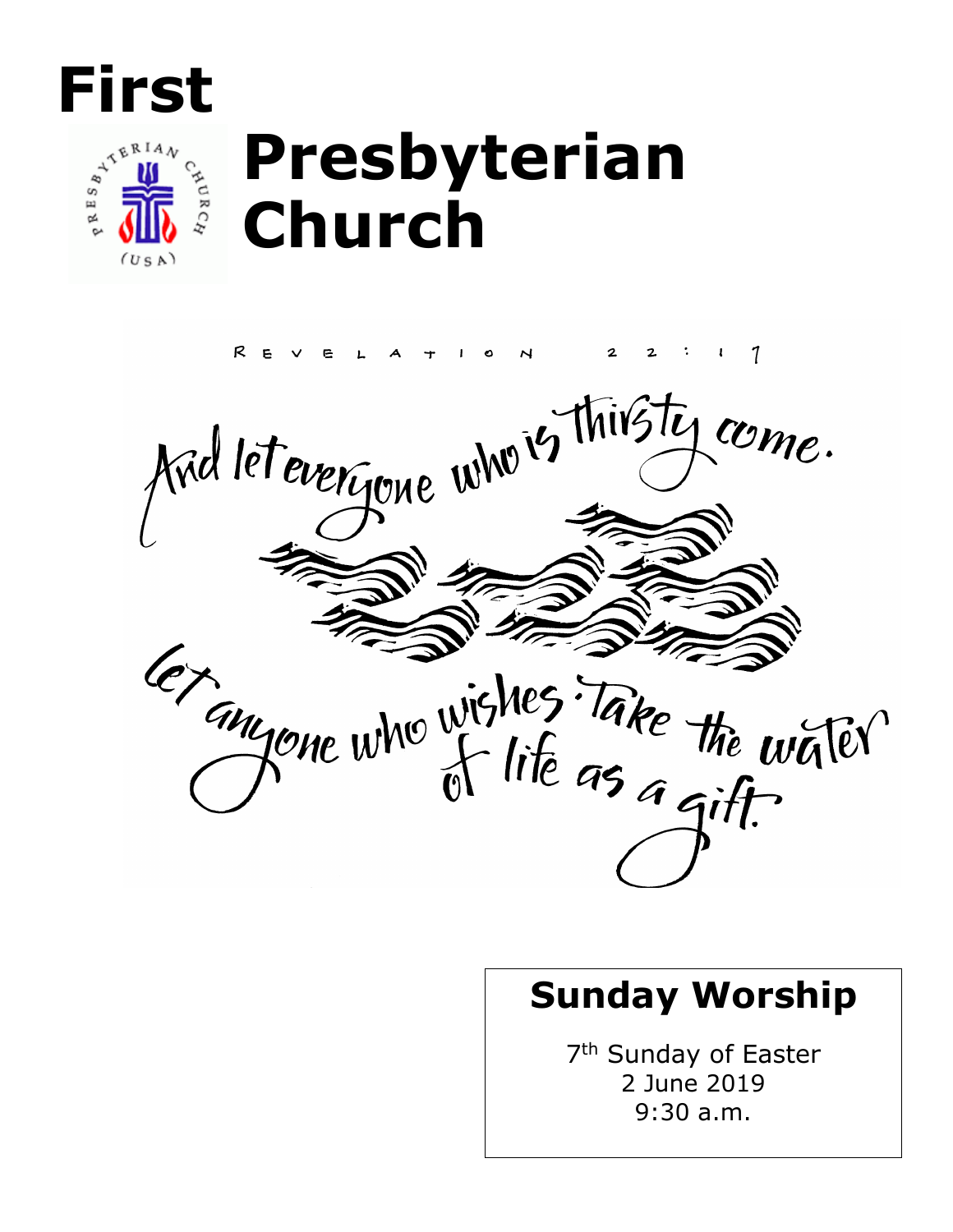*First Presbyterian at Worship Seeking the Faith – Sharing the Spirit – Serving God's People*

### **Welcome to all as we gather to worship.**

Christian worship joyfully ascribes all praise and honor, glory and power to the triune God. In worship the people of God acknowledge God present in the world and in their lives. As they respond to God's claim and redemptive action in Jesus Christ, believers are transformed and renewed. In worship the faithful offer themselves to God and are equipped for God's service in the world. (Book of Order, Directory for Worship W - 1.1001)

Please join in congregational responses and singing with joy and enthusiasm.

Look for opportunities to assist visitors and God's Spirit in the midst of us all.

In addition, please silence your electronic devices, but feel free to tag your presence in worship using social media.



## Everyone Is Welcome!

- Children of all ages are welcome in worship! Please feel free to use "The Children's Guide to Worship" (the "Mouse" book) to help explain the worship service to young children. Copies are with the children's books near the NE entrance to the sanctuary. You can find Worship Art Bags there, too.
- Nursery Care is also offered. A professional childcare provider is available in Room 128 every Sunday for children up to 5 years old.
- Changing stations are provided in the women's restroom (Room 147), the men's restroom (Room 148) and our gender-neutral restroom across from the chapel (Room 123)

Individual hearing amplifiers are available. Please see an usher for assistance.

Those who are able are invited to stand for portions of the service marked with an asterisk. Hymns/songs with 2 or 3 digits are found in the hardcover *Glory to God* hymnal. Hymns/songs with 4 digits are found in the soft cover *Sing the Faith*.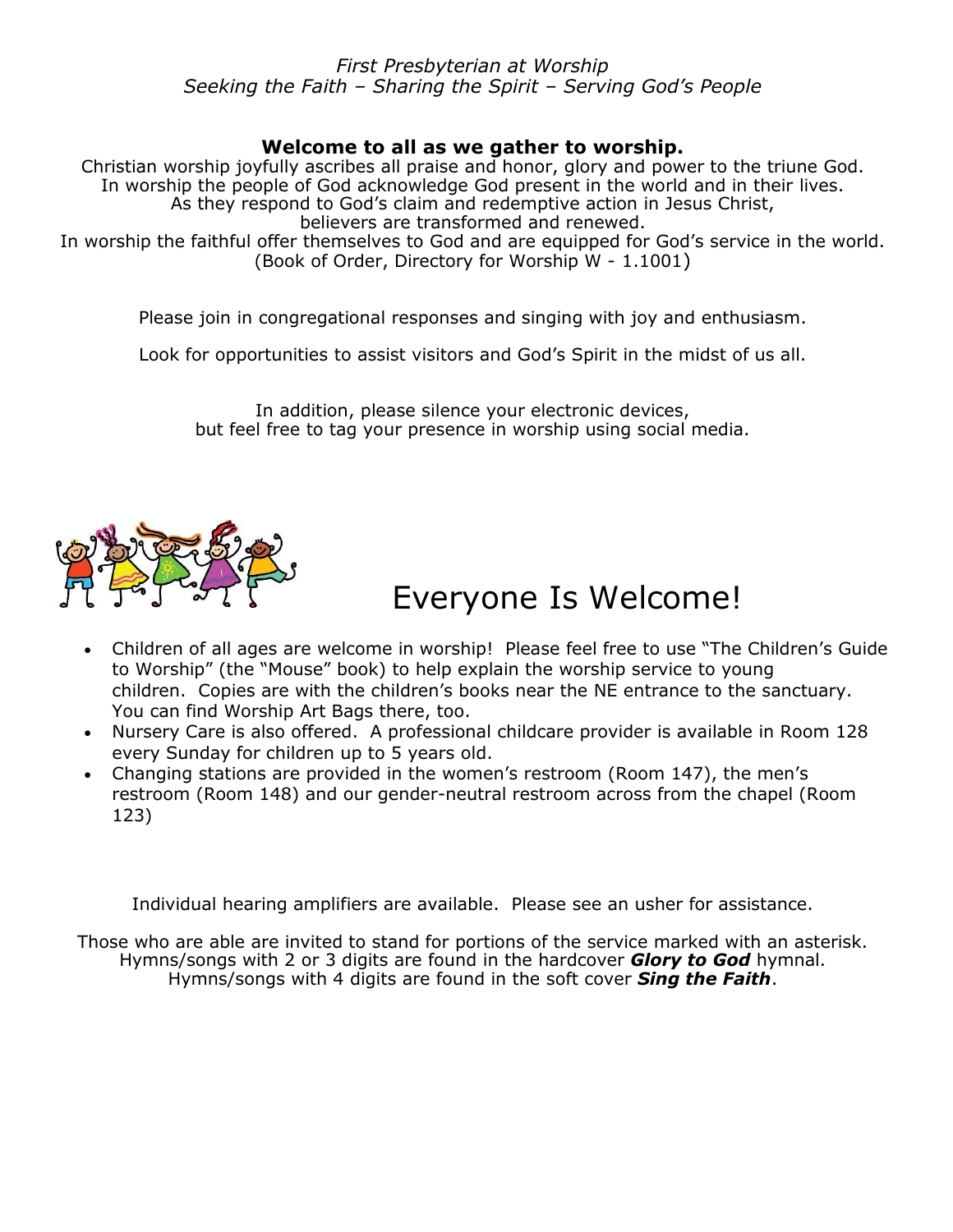### **PREPARATION FOR THE WORD**

#### **PRAYER IN PREPARATION**

*Loving God*, *you have commanded us to love one another even when we disagree*. Help us to love others and be open to new ideas and directions. Amen

#### **MINISTRY OF THE CHURCH**

- One: We thank God for these opportunities for fellowship and service.
- **All: Thanks be to God!**

#### **JOYS AND CONCERNS**

- One: We give thanks to God for these blessings.
- **All: Thanks be to God!**
- One: For all these people and all who are in need
- **All: Please hold your people near, O God!**

**PRELUDE** *Piano Sonata IXP.T.* Mozart

#### **\*GATHERING FOR WORSHIP Rev. 22:13, 17**

One: The Spirit and the bride say, "Come."

- **All: Let everyone who is thirsty come.**
- One: Let everyone who hears say, "Come."
- **All: Let everyone who is thirsty come.**
- One: Let anyone who wishes take the water of life as a gift.
- **All: Let everyone who is thirsty come.**
- One: Come to the tree of life, the Alpha and the Omega.
- **All: Amen. Come, Lord Jesus.**

**\*HYMN 361** *O Christ, the Great Foundation* (v. 1 and 2)

### **\*CONFESSION & ASSURANCE**

#### **Call to Confession**

One: Trusting in the promise of grace, let us tell the whole truth about ourselves and beg God's mercy for the renewal and amendment of our lives.

#### **Prayer of Confession** (Unison)

**All: Gracious Power, you call us to your everlasting springs to be drenched and reformed, but we fail to heed you. We do not turn with love to our neighbors, to ourselves, or to you. Forgive us for our failings, shield us from our due, and guide us into unity with all for the sake of the whole world.**

Silent Confession

#### **All: We pray in Jesus' name. Amen**

#### **Assurance of Pardon**

One: In the compassion of the God who prays for us, with us, and in us, you are forgiven, for the sake of the one who was sent to show us the face of love and who died and rose, one with the Father and with us.

#### **Passing of the Peace**

One: Since God has forgiven us and set us on the path of peace, let us forgive one another and offer peace.

#### **All: Peace be with you.**

[Please greet those around you with the words, "Peace be with you."]

**Act of Praise 240** *Alleluia, Alleluia! Give Thanks*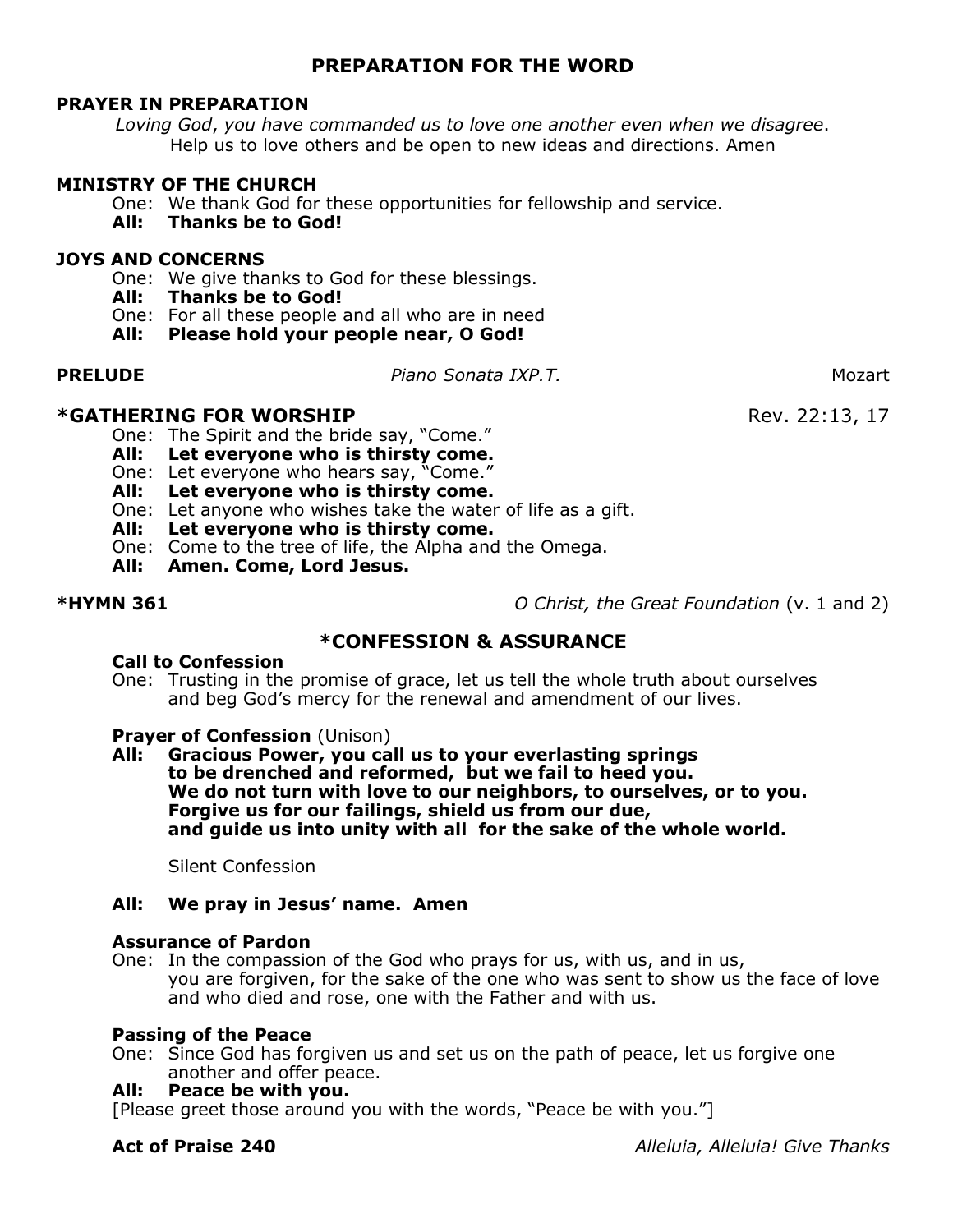### **PROCLAMATION OF THE WORD**

#### **PRAYER FOR ILLUMINATION**

One: Holy God, whose voice is heard in the thunder and in the silence, speak to us now, by the power of your Spirit, that we may hear your word for us today. In Jesus' name we ask it.

#### **All: Amen.**

#### **OLD TESTAMENT SCRIPTURE** (Responsive) **PSALM 97:1-6** p. 551 OT

<sup>1</sup>The LORD is king! Let the earth rejoice; let the many coastlands be glad! **<sup>2</sup>Clouds and thick darkness are all around him;** 

**righteousness and justice are the foundation of his throne.**

<sup>3</sup>Fire goes before him, and consumes his adversaries on every side.

**<sup>4</sup>His lightnings light up the world; the earth sees and trembles.**

<sup>5</sup>The mountains melt like wax before the LORD, before the Lord of all the earth.

**<sup>6</sup>The heavens proclaim his righteousness; and all the peoples behold his glory.**

**MINISTRY OF MUSIC** *Breathe on Me, Breath of God* Hatch and Jackson

#### **NEW TESTAMENT SCRIPTURE Acts 9:1-20** p. 127 NT

One: The Word of the Lord.

**All: Thanks be to God.**

**SERMON:** *Change pf Sight, Change of Mind, Change of Heart*

### **RESPONSE TO THE WORD**

**\*HYMN 377** *I Want to Walk as a Child of the Light* (v. 1 and 2)

#### **\*AFFIRMATION OF FAITH** (Unison) *The Scots Confession* (Section 3.01)

**We confess and acknowledge one God alone, to whom alone we must cleave, whom alone we must serve, whom only we must worship, and in whom alone we put our trust. Who is eternal, infinite, immeasurable, incomprehensible, omnipotent, invisible; one in substance and yet distinct in three persons, the Father, the Son, and the Holy Ghost. By whom we confess and believe all things in heaven and earth, visible and invisible, to have been created, to be retained in their being, and to be ruled and guided by God's inscrutable providence for such end as God's eternal wisdom, goodness, and justice have appointed, and to the manifestation of God's own glory.** 

#### **OFFERING**

**Minute for Mission-Pentecost** Darrell Bryant

#### **Sentences**

One: Give now with generous hearts that all people may hear God's Word and be helped by the work of this church.

**Offertory** *Largo from Xerxes Landel* Featuring John Hooker cellist

**\*Doxology** *6***06** *Praise God, from Whom All Blessings Flow*

#### **\*Prayer of Dedication**

One: Eternal God, who brings joy out of sorrow, plenty out of want, life out of death: we thank you for the treasures of the earth, your creation, filled with your blessing, for it was in company with these earthly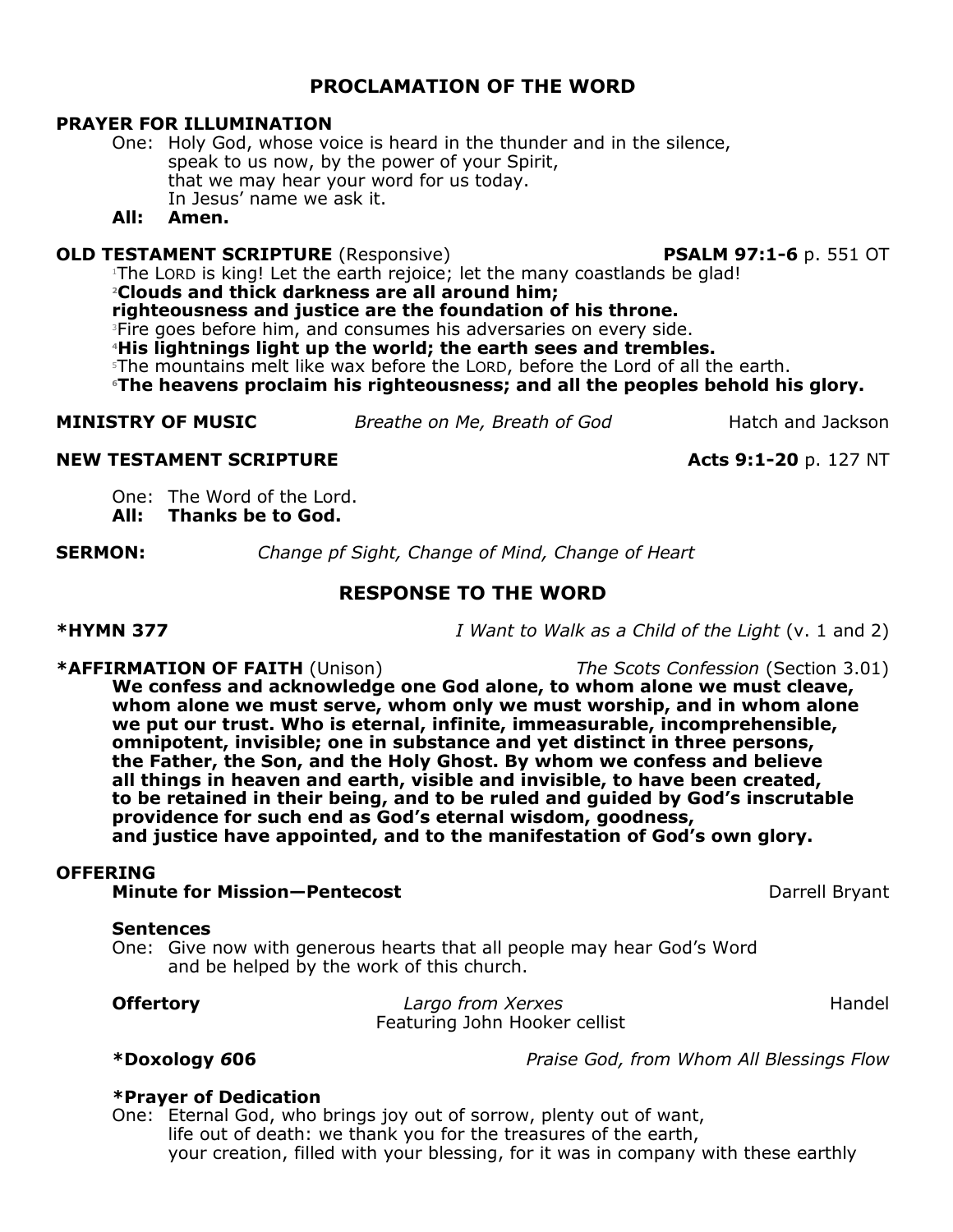things that your Son came to dwell, showing us the enormity of your love. Because of Jesus' resurrection from the dead, we, too, are brought to new life, called to pray and work for the renewal of others. Take these offerings for the sake of the one without whom our poverty would be extreme, Jesus Christ our Lord. Amen.

### **PRAYERS OF THE PEOPLE AND THE LORD'S PRAYER**

One: We have a God who inspires us to pray,

who hears our prayers, and who answers our prayers.

#### **All: And that is wonderful indeed!**

(Each section of prayers concludes "Lord, in your mercy."

The Congregation responds, "**hear our prayer.**")

**All: Our Father in heaven,**

**hallowed be your name, your kingdom come, your will be done, on earth as in heaven. Give us today our daily bread. Forgive us our sins as we forgive those who sin against us. Save us from the time of trial and deliver us from evil. For the kingdom, the power, and the glory are yours now and forever. Amen.**

**\*HYMN 611** *Joyful, Joyful, We Adore Thee* (v. 1 and 2*)*

#### **\*BLESSING**

Now may the power that is in Christ Jesus, the strength of the Holy Spirit to baptize and save, and the fierce love of God, the Creator, keep you in grace and truth.

**\*BLESSING RESPONSE 591** *Halle, Halle, Hallelujah! (sing twice)*

**POSTLUDE** *Sonata in G Major* **Domenico Cimarosa** 

**A THOUGHT TO TAKE WITH YOU** (Copyright: United Feature Syndicate)

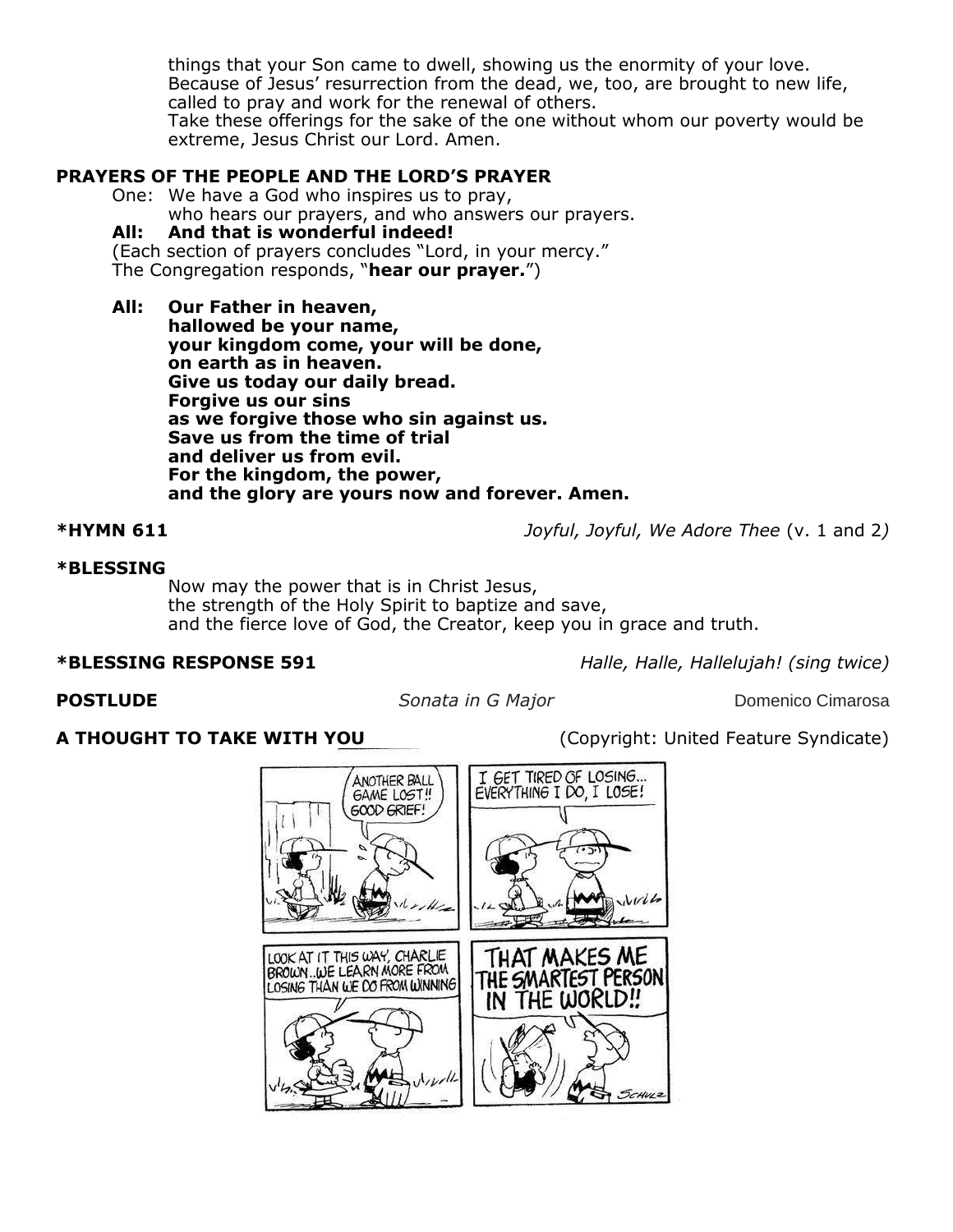#### **WORSHIP ASSISTANTS**

Bill Schwegman– Elder of the Week Sue Bailey– Worship Assistant Bill and Judy Schwegman– Greeters **Diane Cash– Scripture Reader** Diane Cash– Scripture Reader Jane Swanson- Visitor Liaison Jacob Gorecki– Accompanist Phyllis Beck– Head Usher Brenda Gilbert- Fellowship Host John Holt– Sound Jacob Gorecki- Ministry of Music

#### **SUNDAY, JUNE 2, 2019**

Worship in the Sanctuary Child Care/Enrichment Available Fellowship in Fellowship Hall Bible Study–Parlor

#### **THURSDAY, MAY 30, 2019**

6:30 pm Oasis Carbondale LGBTQIA+ Affirming Group

**SUNDAY, JUNE 9, 2019** 9:30 am Worship in the Sanctuary Fellowship in Fellowship Hall Bible Study–Parlor

#### **Pastor Kerry's Office Hours …**

Monday: 9:30-4:30 Tuesday: 12:00 Noon-7:00 Wednesday: 9:30-4:30 Thursday: Presbytery Meeting, Tilden, IL (all day)

If you would like a visit—or if you know someone who needs a visit—please let Kerry or one of the Deacons know.

#### **ANNOUNCEMENTS**

**The Worship Service** here at First Presbyterian will be abbreviated today, June 2. We are encouraging everyone to attend the Southern Illinois Pride community worship at First Christian Church beginning at 10:30 am. The service will be led by participants from First Christian, Church of the Good Shepherd, Carbondale Unitarian Fellowship and First Presbyterian Church.

**Deacons** are hosting a wedding shower for Danielle Dawson and Jacob Williams today, June 2, 2019, at 2:00 pm in Fellowship Hall.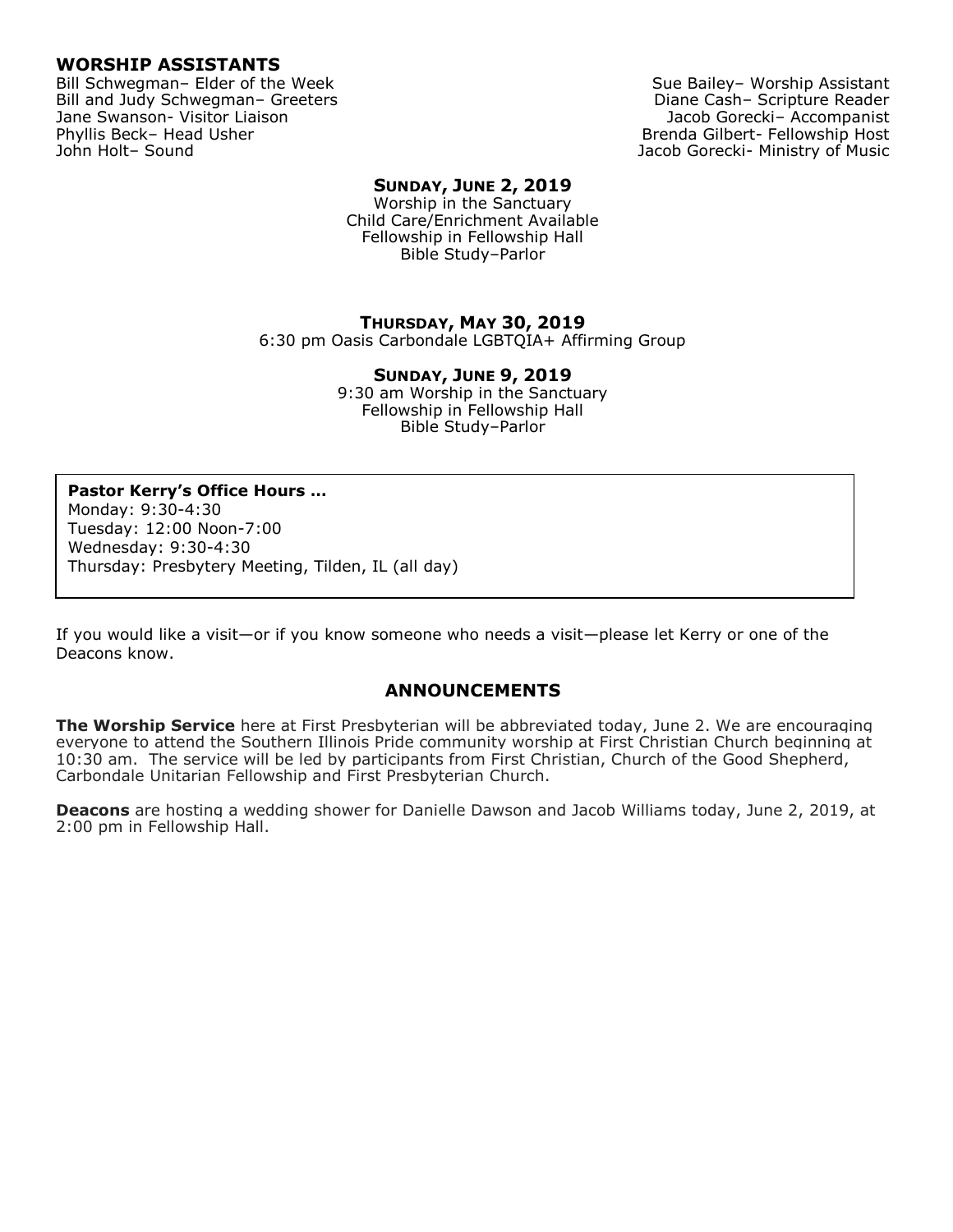### **Joys and Concerns**

### **Sympathy to:**

✣Family and friends of Bill Felts upon his death ✣Family and friends of Jacqueline Scolari upon her death

### **Pray for God's grace, mercy & help:**

✣Bette Baggett ✣C. King's niece ✣Kenna Howell ✣Ray ✣F. Langin's great-granddaughter McKinley ✣D. Ittner's cousin Kay

### **Ongoing Concerns:**

✣D. King's friend's mother ✣Carmen Stonemark ✣Nancy Fligor ✣K. Hertzing's parents Bob and Betsy ✣Nancy Arnold ✣Richard Reiman ✣G. Buys' mother Esther ✣T. Hein's cousin Sherrie ✣N. Foland's daughter Tracy and her husband Terry ✣Caleb Lehr ✢N. Foland's daughter Cassandra

### **Remember to pray for:**

✢Nominating Ministry ✣Our nation in midst of violence ✣ Marion Medical Mission ✣Our world, in the midst of terrorism ✢Refugees in Europe ✢Our National Leaders ✢Peaceful resolution to the migrant dilemma at US/Mexico border ✢Homeless**,** unemployed and those without adequate health care ✢Service men and women ✢Peace in our World ✣Missionaries in Africa ✢ Monte Horeb, Talanga, Honduras, San Juan de Poaz, Costa Rica and Christian & Hindu (Pakistan) Comm.

Each week we pray for one of the faith communities that participate in the Carbondale Interfaith Council. This week the council asks us to please pray for:

#### **St. Andrew Episcopal Church**

To advise of others needing prayer, call the church office: (618) 549-2148

*Household Prayer: Morning* Good and gracious God, we rise with the morning light to give you thanks for rest and dreams, for warmth and safety, for the delight we have again today in a life filled with your goodness. Keep us in your care this day that we may walk in your path, glad for our friends, praying for our enemies, and eager to hear your Word; in Jesus' name. Amen.

*Household Prayer: Evening*  Merciful God, for all that we have done and failed to do this day we turn to you for respite. Forgive us for having shunned your desires; rejoice with us over moments that have filled us with joy. Bless your people in every land with peace. Protect us now through the night that we may wake again to praise your name. Let the Holy Spirit abide in this house. Amen.